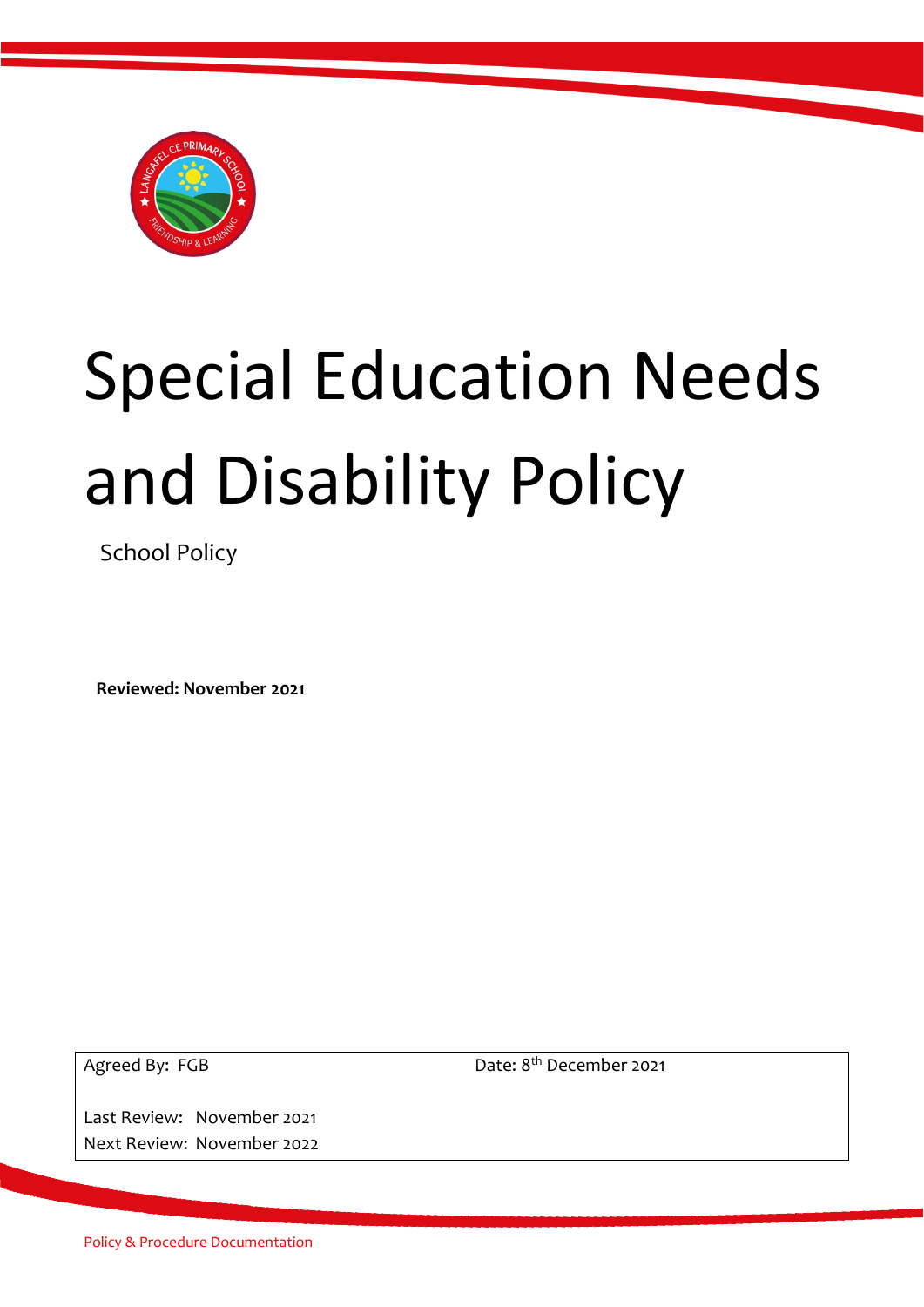

#### *Our Vision:*

*We believe in the potential of every child regardless of background or individual needs as expressed in Luke 15, The Parable of the Lost Sheep. We are committed to providing an emotionally supportive environment, where pupils flourish, growing both spiritually and academically; securing foundations for each child to understand who they are and the unique qualities they bring to the world.*

#### **Summary**

This policy is written in line with the requirements of:- Children and Families Act 2014 SEND Code of Practice 2014 SI 2014 1530 Special Educational Needs and Disability Regulations 2014 Part 3 Duties on Schools – Special Educational Needs Co-ordinators Schedule 1 regulation 51– Information to be included in the SEND information report Schedule 2 regulation 53 – Information to be published by a local authority in its local offer Equality Act 2010 Schools Admissions Code, DfE 1 Feb 2012 SI 2012 1124 The School Information (England) (Amendment) Regulations 2012 SI 2013 758 The School Information (England) (Amendment) Regulations 2013

This policy should be read in conjunction with the following school policies Behaviour Policy, Equality Objectives, Child protection Policy, Complaints Policy, Anti-bullying Policy, Online Safety.

This policy was developed with teaching and support staff, representatives of parents of children with special educational needs and members of Friends at Langafel (Parent Association). Governors were also involved. The policy will be reviewed annually.

#### **Definition of SEND**

A child or young person has SEND if they have a learning difficulty or disability which calls for special educational provision to be made for him or her.

A child of compulsory school age or a young person has a learning difficulty if he or she:

- (a) Has a significantly greater difficulty in learning than the majority of others of the same age; or
- *(b)* Has a disability which prevents or hinders him or her from making use of facilities of a kind generally provided for others of the same age in mainstream schools or mainstream post-16 institutions. *SEND Code of Practice (2014, p 4)*

#### **Definition of disability**

Many children and young people who have SEND may also have a disability under the Equality Act 2010 – that is'…a physical or mental impairment which has a long-term and substantial adverse effect on their ability to carry out normal day-to-day activities'. This definition provides a relatively low threshold and includes more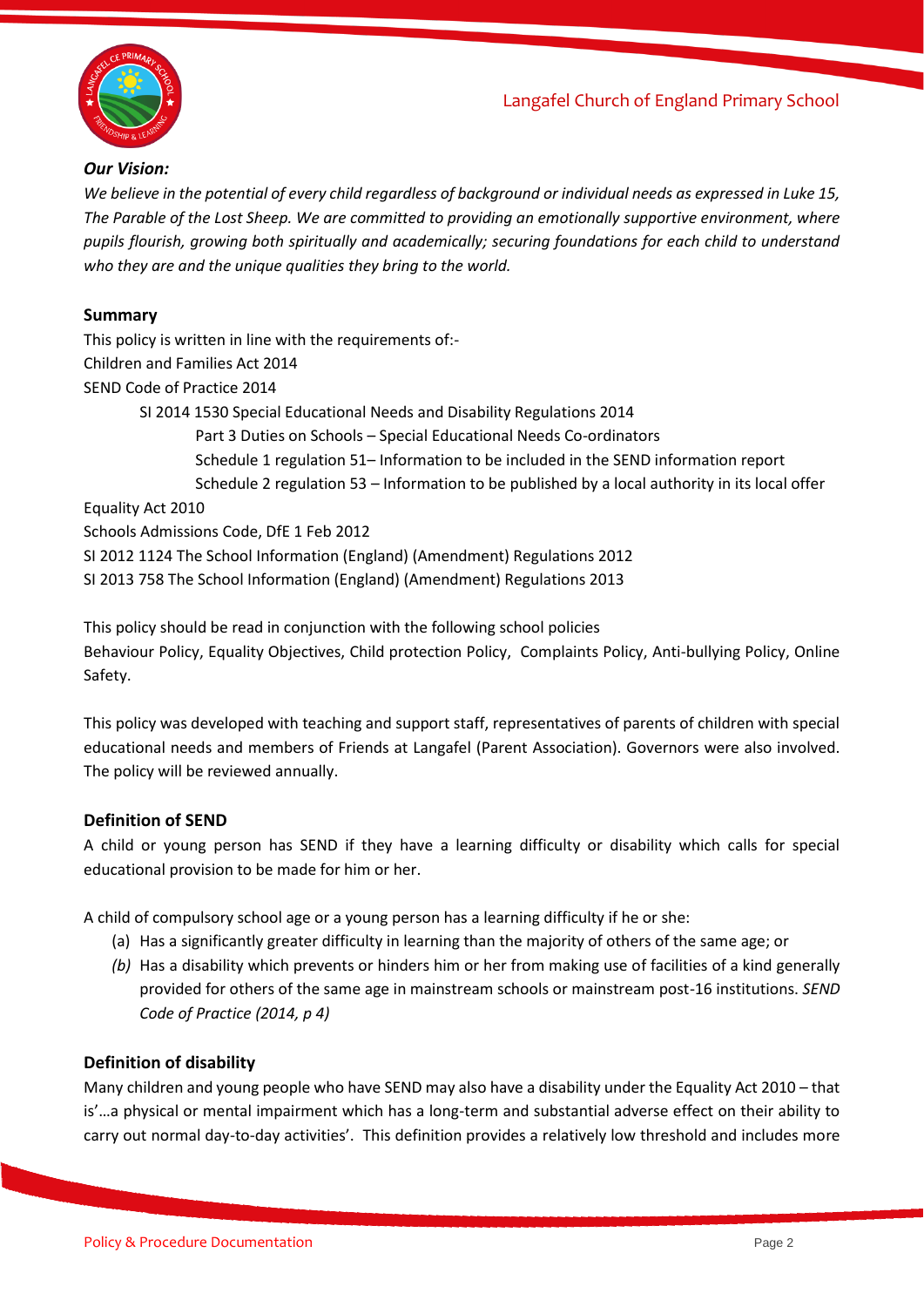

children than many realise: 'long-term' is defined as 'a year or more' and 'substantial' is defined as 'more than minor or trivial' *SEND Code of Practice (2014, p5)*

#### **1 The kinds of special educational need for which provision is made at the school**

At Langafel CE Primary School we are fully inclusive. We make provision for every kind of frequently occurring special educational need for pupils without an Education, Health and Care Plan, for instance dyslexia, dyspraxia, speech and language needs, autism spectrum disorder, learning difficulties and behaviour difficulties. There are other kinds of special educational need which do not occur as frequently and with which the school is less familiar, but we can access training and advice so that these kinds of needs can be met.

The school also currently meets the needs of pupils with an Education, Health and Care plan with the following kinds of special educational need: Autism spectrum disorder, speech, language and communication needs, social emotional and mental health needs and physical difficulties. Decisions on the admission of pupils with an Education, Health and Care plan are made by the Local Authority.

The admission arrangements for pupils without an Education, Health and Care Plan do not discriminate against or disadvantage disabled children or those with special educational needs.

#### **2 Information about the policy for identification and assessment of pupils with SEND**

At Langafel CE Primary we monitor the progress of all pupils two to three times per year to review their academic progress and we discuss this within school at pupil progress meetings. As well as statutory assessments, we also use a range of assessments with all the pupils at various points to ensure appropriate support is in place, including: Speech Link, Language Link (reception class), Little wandle phonics assessments (KS1), Cognitive Ability Testing (CATs – Year 5)

Where progress is not sufficient, even if a special educational need has not been identified, we put in place extra support to enable the pupil to catch up. Examples of extra support are:

- Small group targeted support
- Nuffield Early Language Intervention (NELI) 1-1 and small groups
- Speech sounds intervention 1-1 sessions
- Attention autism 1-1 and small groups
- Daily phonics intervention programmes
- Multi sensory spelling
- Clicker 8 reading and writing assistive technology
- Various reading schemes including Big Cat (linked to Little wandle)
- School counselling / Therapeutic play
- Social communication and friendship skills groups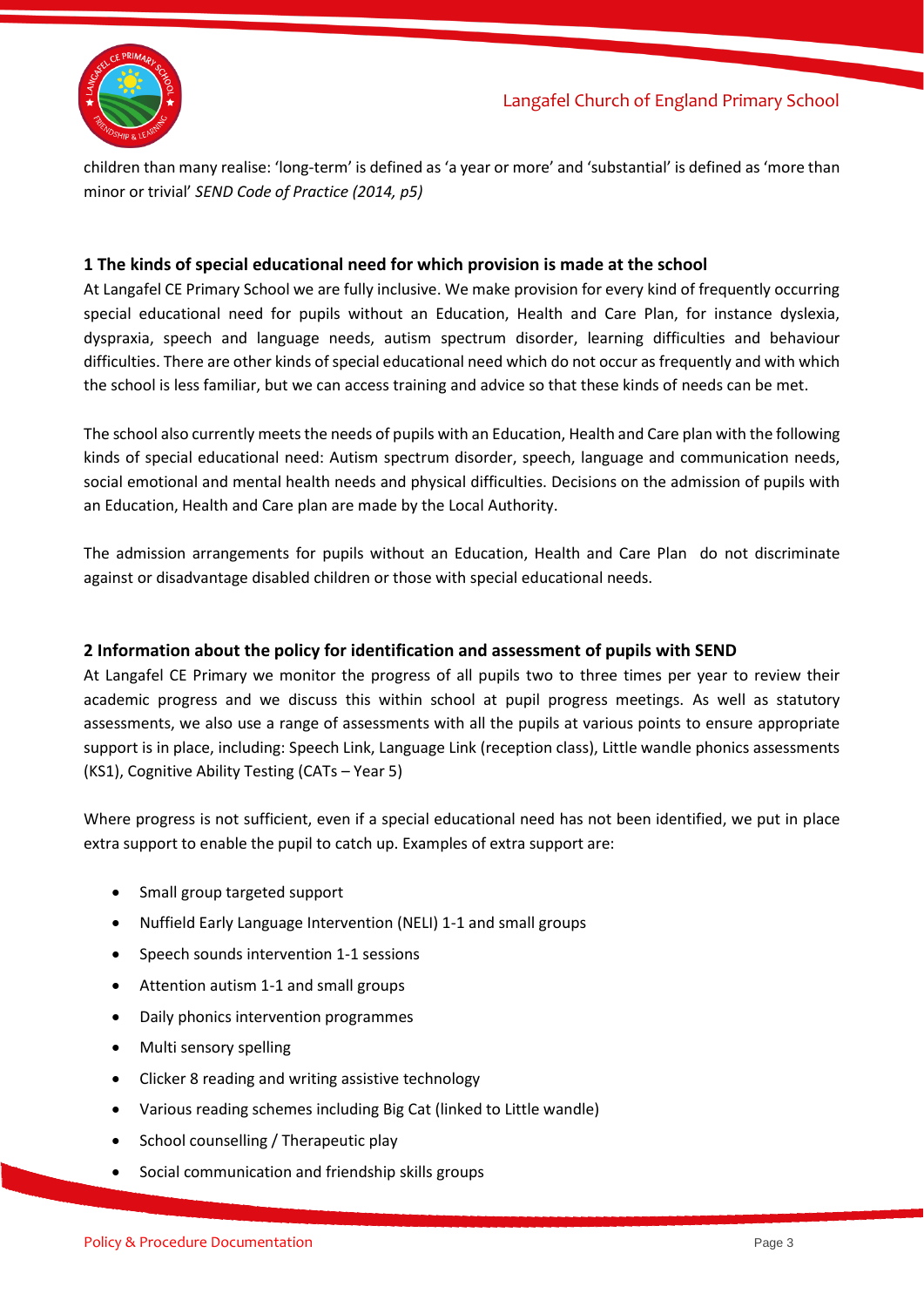

- Social stories
- Lego therapy
- Total communication approaches: Objects of reference / Photographs / Symbols (Communicate in Print) and where appropriate Makaton
- Clever fingers fine motor skills
- BEAM and BEAM PLUS gross and fine motor skills
- **Sensory Circuits**
- Thrive
- Transition support

We keep abreast of new evidence based interventions, when new material is available we ensure that staff are trained and deliver to children, continually monitoring the impact on a child's progress. For example, last year we enrolled to take part in training to deliver a NELI (Nuffield Early Language Intervention) with our reception aged children, this began in January 2021 and has continued into year 1. We recognise in the current climate, the importance of mental health and well-being. As such we are trained in and affiliated with Kent Education Psychology on their Mental Health and Well-being Framework. The framework consists of four strands: A positive school community, social and emotional learning for all students, parenting support and education and early intervention for pupils experiencing mental health difficulties.

A huge part of our drive towards good mental health and well-being over the past four years has been through the delivery of the school 'Thrive' approach. Thrive draws on insights from neuroscience, attachment theory and child development to support optimal social and emotional development. The approach equips us as a school to work in a targeted way with children and young people who have struggled with difficult life events to help them re-engage with life and learning. We have had extensive whole school training and we have three fully trained practitioners delivering individualised and small group thrive interventions. Our practitioners have also delivered 'Family Thrive' training for a group of parents.Further information about this intervention can be found at:<https://www.thriveapproach.com/>

Additionally we run a comprehensive transition programme, providing additional social and emotional support for a number of pupils transitioning to secondary school. It has proved successful and we have had positive feedback from schools, pupils and parents.

Some pupils may continue to make inadequate progress, despite high-quality teaching targeted at their areas of weakness. For these pupils, and in consultation with parents, we will use a range assessment tools to determine the cause of the learning difficulty. At Langafel CE Primary School we are experienced in using the following assessment tools: Speech Link, Language Link, Lucid (dyslexia screening tools), Language for Learning, Visual Stress tests, Lueven scales(linked to well-being and involvement), Thrive assessment for social and emotional development, plus various assessment tools linked with resources listed above. We have access to external advisors who are able to use additional assessment tools. Advisors include specialist teachers, speech and language therapists and occupational therapists.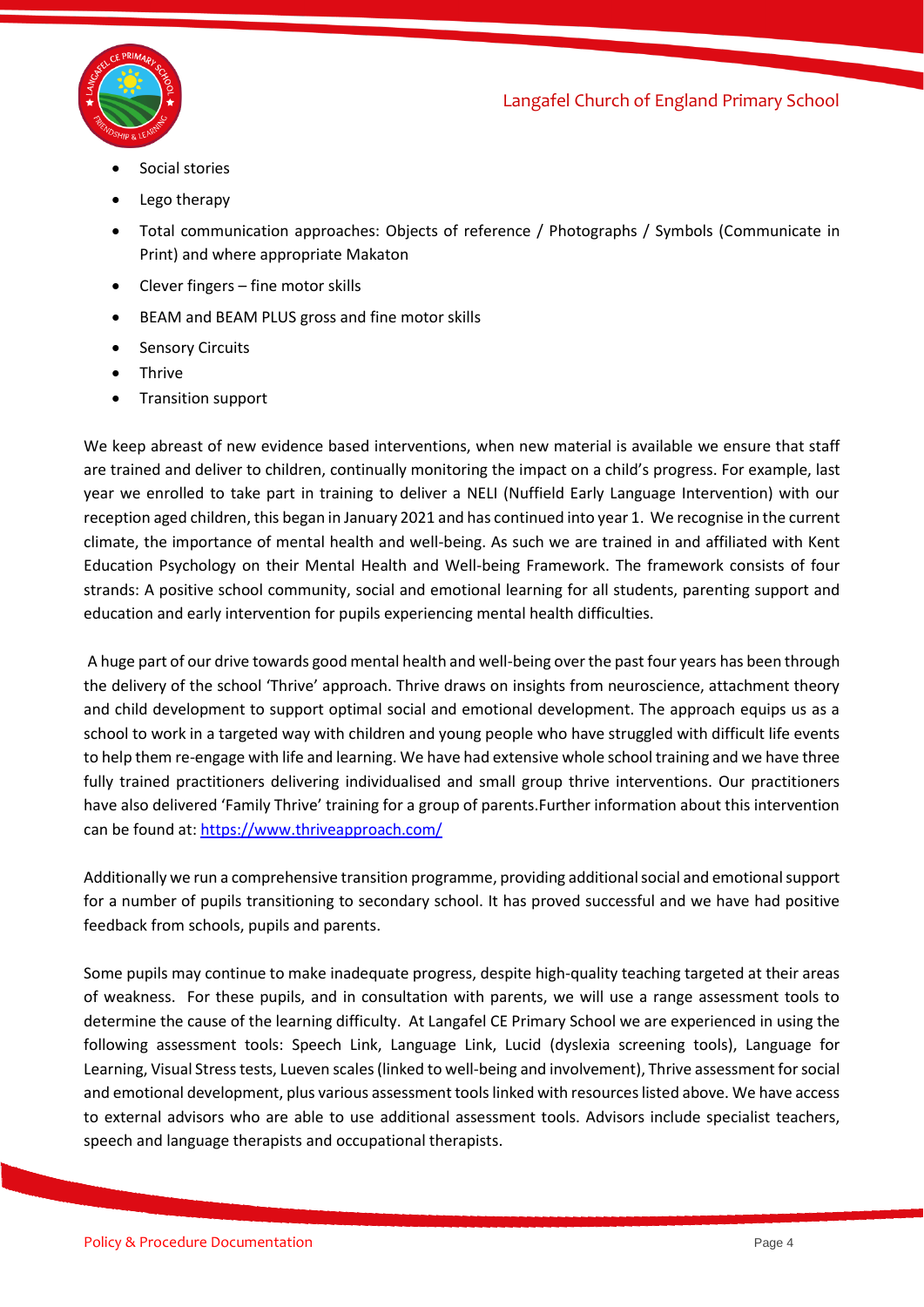

The purpose of this more detailed assessment is to understand what additional resources and different approaches are required to enable the pupil to make better progress. These will be shared with parents, put into a SEND support plan. The SEND interventions will be recorded and tracked on our phase provision maps, however, if the child's needs needs persist and/or are more complex this will be written in a more detailed personalised plan with long term SMART outcomes and short term targets linked to strategies and interventions. The provision maps and personalised plans are reviewed three times per year, and refined / revised if necessary. At this point we will have identified that the pupil has a special educational need because the school is making special educational provision for the pupil which is additional and different to what is normally available.

If the pupil is able to make good progress using this additional and different resource (but would not be able to maintain this good progress without it) we will continue to identify the pupil as having a special educational need. If the pupil is able to maintain good progress without the additional and different resources he or she will not be identified with special educational needs. When there is any change in identification of SEND parents will be consulted.

We will ensure that all teachers and support staff who work with the pupil are aware of the support to be provided and the teaching approaches to be used.

## **3 Information about the school's policies for making provision for pupils with special educational needs whether or not they have EHC Plans, including**

#### *3a How the school evaluates the effectiveness of its provision for such pupils*

Each review of the SEND support plan will be informed by the views of the pupil, parents and class/subject teachers and the assessment information from teachers which will show whether adequate progress is being made.

The *SEND Code of Practice (2014, 6.17)* describes inadequate progress thus:

- Is significantly slower than that of their peers starting from the same baseline
- Fails to match or better the child's previous rate of progress
- Fails to close the attainment gap between rate of progress
- Widens the attainment gap

For pupils with or without an Education, Health and Care Plan there will be an annual review of the provision made for the child, which will enable an evaluation of the effectiveness of the special provision. The collation of all annual review evaluations of effectiveness will be reported to the governing body.

## *3b the school's arrangements for assessing and reviewing the progress of pupils with special educational needs*

Every pupil in the school has their progress tracked three times per year. In addition to this, pupils with special educational needs may have more frequent assessments. The assessments we use at Langafel CE Primary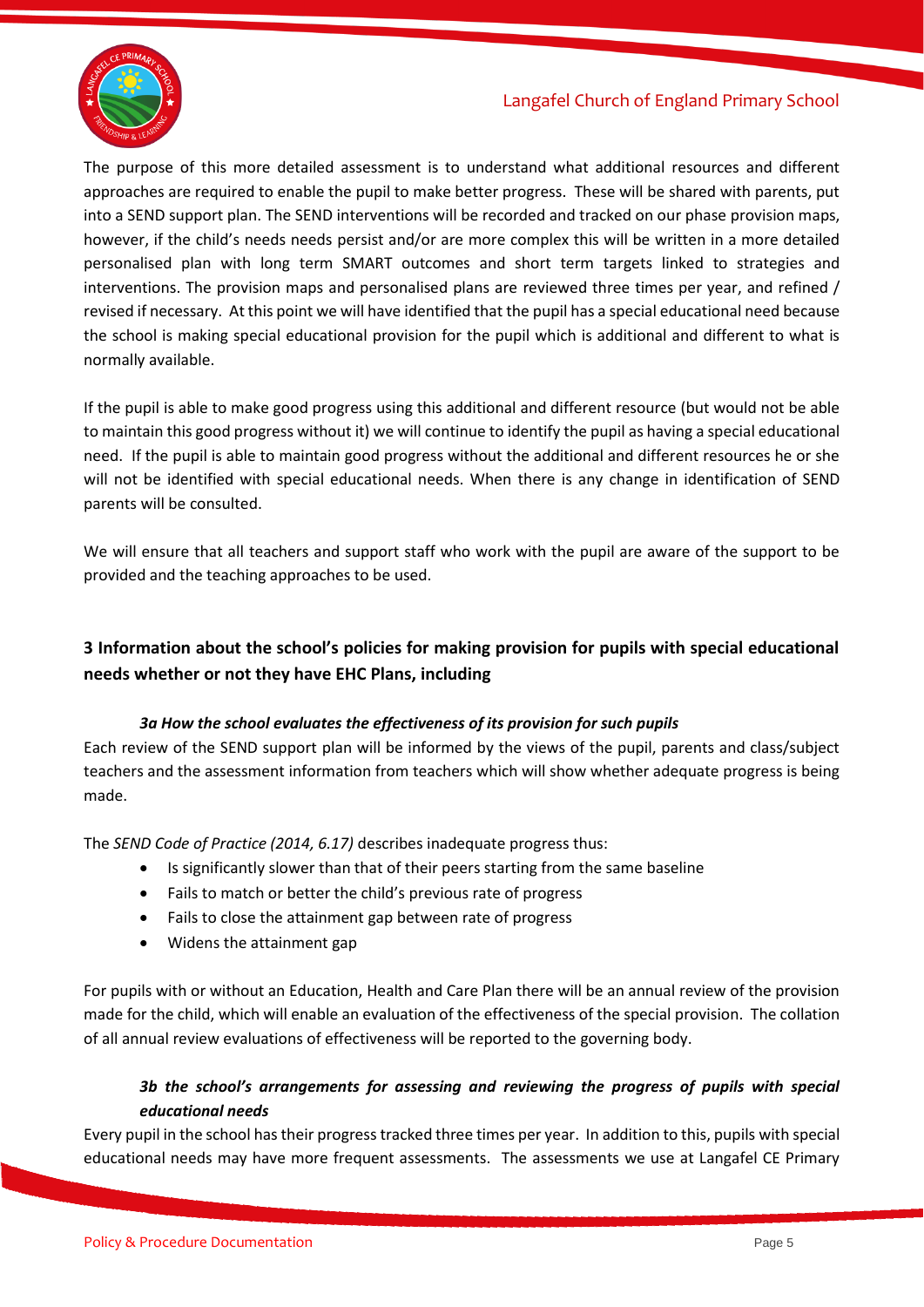

School are listed in section 2. Using these it will be possible to see if pupils are increasing their level of skills in key areas. Individualised plans for children with signficiant SEN(D) needs are reviewed and shared with parents three times per year; this includes children with a personalised plan (no EHCP) and a provision plan (EHCP)

If these assessments do not show adequate progress is being made the SEND support plan will be reviewed and adjusted.

#### *3c the school's approach to teaching pupils with special educational needs*

High quality teaching, differentiated for individual pupils, is the first step in responding to pupils who have or may have SEND. Additional intervention and support cannot compensate for a lack of good quality teaching. We regularly and carefully review the quality of teaching for all pupils, including those at risk of underachievement. This includes reviewing and, where necessary, improving, teachers' understanding of strategies to identify and support vulnerable pupils and their knowledge of the SEND most frequently encountered *SEND Code of Practice (2014, 6.37)*

In Langafel CE Primary School the quality of teaching is judged to be good.

We follow the Mainstream Core Standards [http://www.kelsi.org.uk/special-education-needs/specialeducational-needs/the-mainstream-core-standards] advice developed by Kent County Council to ensure that our teaching conforms to best practice.

In meeting the Mainstream Core Standards the school employs some additional teaching approaches, as advised by internal and external assessments e.g. precision teaching / mentoring, small group teaching, use of ICT software learning packages. These are delivered by staff who receive training and continuous professional development to meet the needs of the children.

## *3d how the school adapts the curriculum and learning environment for pupils with special educational needs*

At Langafel CE Primary School we follow the advice in the Mainstream Core Standards on how to adapt the curriculum and the learning environment for pupils with special educational needs. We also incorporate the advice provided as a result of assessments, both internal and external, and the strategies described in Education, Health and Care Plans.

As part of our requirement to keep the appropriateness of our curriculum and learning environment under review the Governors have recently made the following improvements as part of the school's accessibility planning

- Improved the entrance to the school, perimeter fence, car parking and lighting
- Refurbished the YR outside area
- Provided funding for resources to enable the delivery of the new curriculum
- Provided training for new computer curriculum
- Enabled staff to access training for new curriculum ensuring they are clear and confident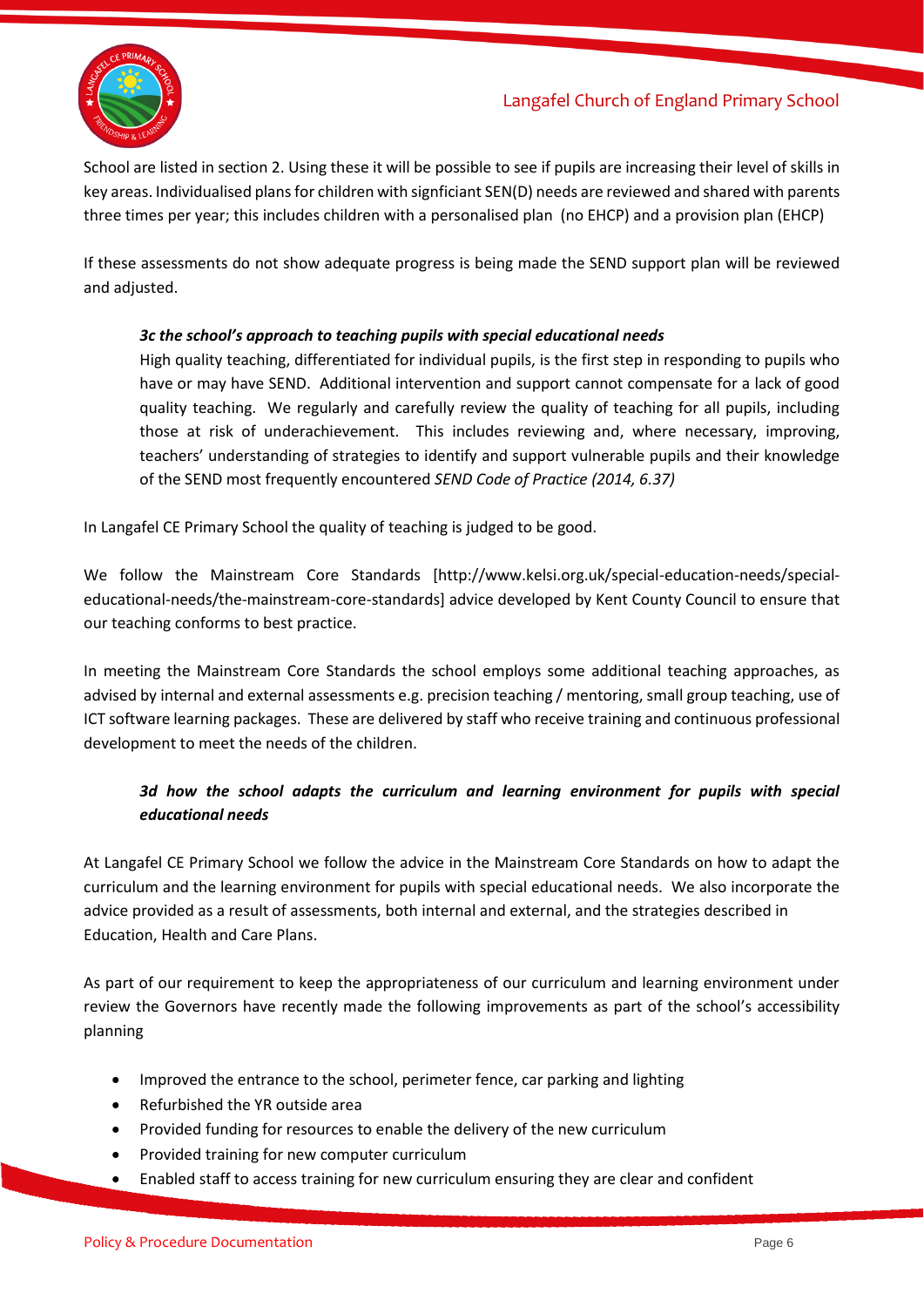

- Replaced the roof in KS1 building and replacing windows where required throughout the school.
- CPD offered to all staff as part of the appraisal process
- Improved the library

#### *3e additional support for learning that is available to pupils with special educational needs*

As part of our budget we receive 'notional SEND funding'. This funding is used to ensure that the quality of teaching is good in the school and that there are sufficient resources to deploy additional and different teaching for pupils requiring SEND support. The amount of support required for each pupil to make good progress will be different in each case and a full list of the interventions we can offer is details on our provision map. In very few cases a very high level of resource is required. The funding arrangements require schools to provide up to £6000 per year of resource for pupils with high needs, and above that amount the Local Authority should provide top up to the school if successfully applied for.

## *3f how the school enables pupils with special educational needs to engage in activities of the school (including physical activities) together with children who do not have special educational needs*

All clubs, trips and activities offered to pupils at Langafel CE Primary School are available to pupils with special educational needs either with or without an Education, Health and Care Plan. Where it is necessary, the school will use the resources available to it to provide additional adult support to enable the safe participation of the pupil in the activity

## *3g support that is available for improving the emotional and social development of pupils with special educational needs*

At Langafel CE Primary school we understand that an important feature of the school is to enable all pupils to develop emotional resilience and social skills, both through direct teaching for instance e.g. PSHE, (Social Emotional Aspects of Learning) individual pastoral support and indirectly with every conversation adults have with pupils throughout the day.

For some pupils with the most need for help in this area we also can provide the following: Access to a counsellor or a play therapist, Thrive intervention, check-in or agreed talk time with a named member of staff, nurture club at lunch time, targeted sports clubs, external referral to Children and Adult Mental Health Service (CAMHS), time-out space for pupil to use when upset or agitated.

Pupils in the early stages of emotional and social development because of their special educational needs will be supported to enable them to develop and mature appropriately. This will usually require additional and different resources, beyond that required by pupils who do not need this support.

#### **4 The name and contact details of the SEND Co-ordinator**

The SENDCo (Deputy Headteacher, Inclusion) at Langafel CE Primary School is Victoria Baldwin, who is a qualified teacher and has been accredited by the National Award for SEND Co-ordination. Mrs Baldwin also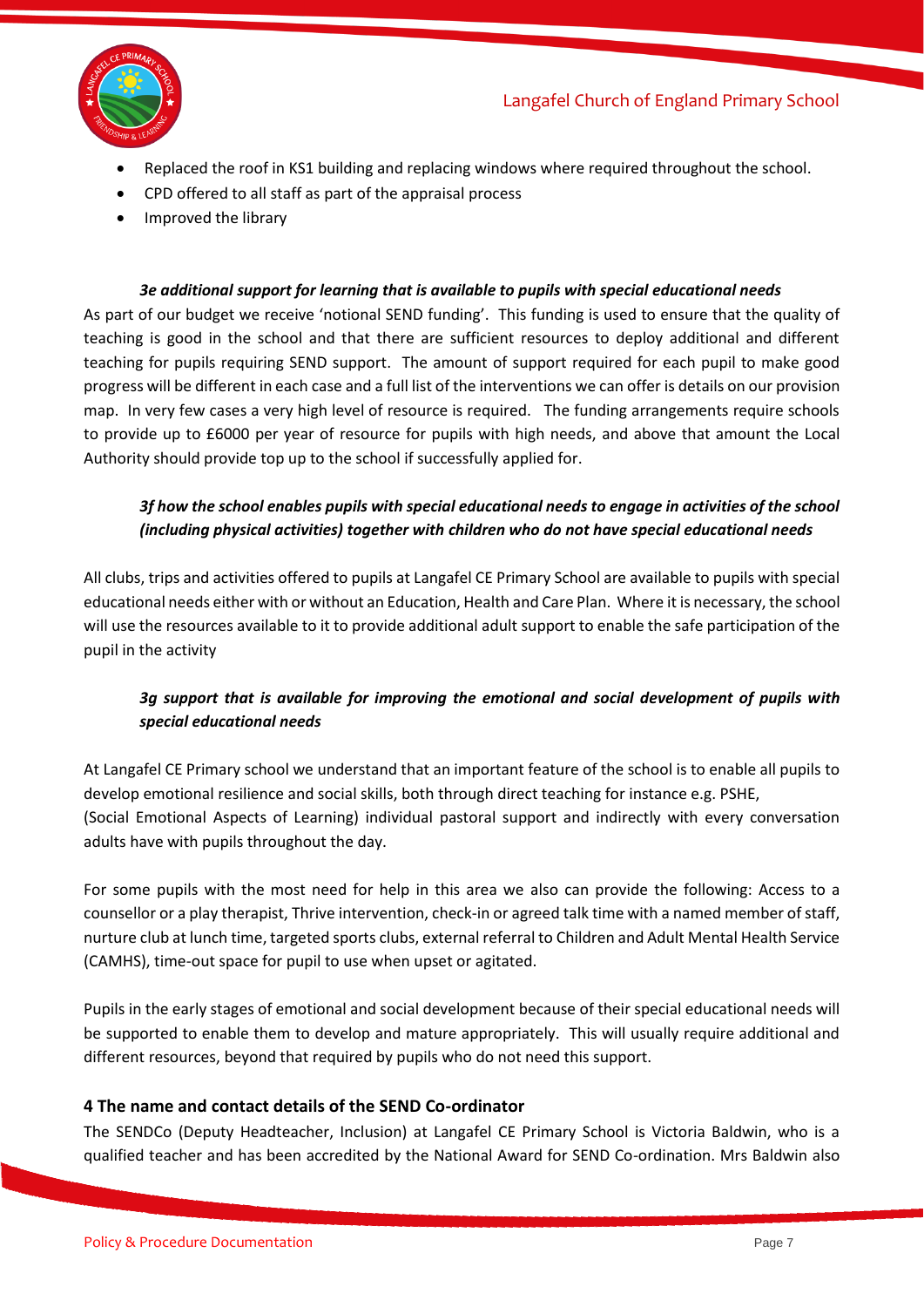

holds a Post Graduate Certificate in Autism and Aspergers and has recently been appointed as an Inclusion Leader for Education in Kent (ILE).

Mrs Baldwin is available on 01474 703398 (option 4) or via email: vbaldwin@langafel.kent.sch.uk

## **5 Information about the expertise and training of staff in relation to children and young people with special educational needs and how specialist expertise will be secured**

All teachers and teaching assistants have had the following awareness training Autism, Dyslexia and have had access to the Inclusion Development Programme training materials. All staff have had received Thrive training, autism training (introduction to SPELL) and use Team-Teach positive handling approach. All staff in SLIC have completed full SPELL training.

In addition staff have received the following enhanced and specialist training in therapeutic play, speech and language, ADHD, Lego therapy, Communicate in Print, Clicker 8 (an ICT programme.), BEAM, Moving and Handling.

Where a training need is identified beyond this we will find a provider who is able to deliver it. Training providers we can approach are Ifield School / SMILE centre, Kent Educational Psychologist Service, NHS Kent Integrated Healthcare team and Dartford Specialist Teachers.

## **6 Information about how equipment and facilities to support children and young people with special educational needs will be secured**

Where external advisors recommend the use of equipment or facilities which the school does not have, we will purchase it using the notional SEND funding, or seek it by loan. For highly specialist communication equipment the school will seek the advice of the KCC Communication and Assistive Technology team.

## **7 The arrangements for consulting parents of children with special educational needs about, and involving them in, their education**

All parents of pupils at Langafel CE Primary School are invited to discuss the progress of their children at least twice per year and receive a written report once per year. Where there is a need, we will always try to accomodate additional meetings outside of these times as required. As part of our normal teaching arrangements, all pupils will access some additional teaching to help them catch-up if the progress monitoring indicates that this is necessary; this will not imply that the pupil has a special educational need. All such provision will be recorded, tracked and evaluated on a Provision Map or personalised plan. Personalised plans are individualised and will be shared with parents.

If following this normal provision improvements in progress are not seen, we will contact parents to discuss the use of internal or external assessments which will help us to address these needs better. From this point onwards the pupil will be identified as having special educational needs because special educational provision is being made and the parent will be invited to all planning and reviews of this provision. Parents will be actively supported to contribute to assessment, planning and review.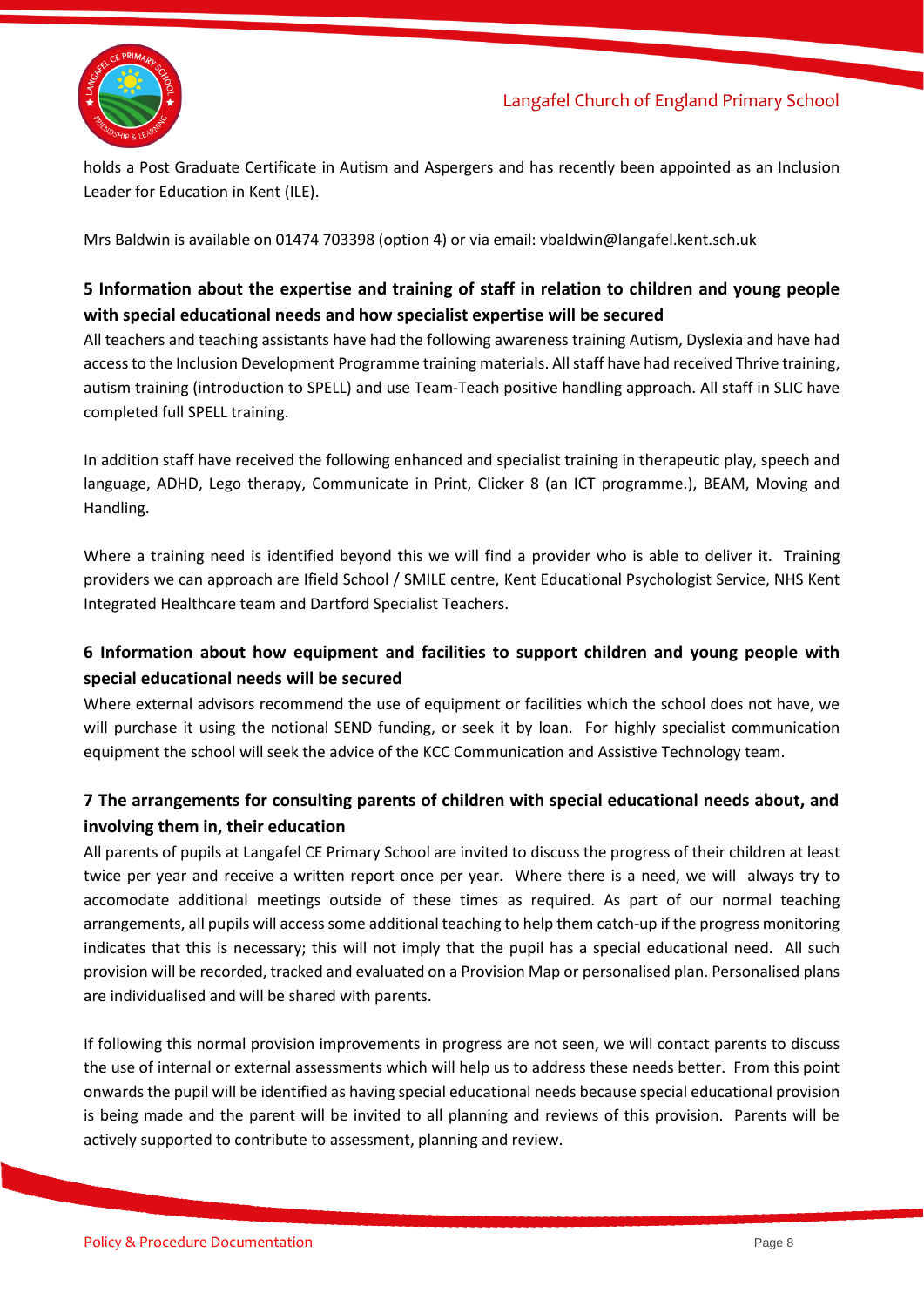

In addition to this, parents of pupils with Education, Health and Care Plan will be invited to contribute to and attend an annual review, which, wherever possible will also include other agencies involved with the pupil. Information will be made accessible for parents.

## **8 The arrangements for consulting young people with special educational needs about, and involving them in, their education**

When a pupil has been identified to have special educational needs because special educational provision is being made for him or her, the pupil will be consulted about and involved in the arrangements made for them as part of person-centred planning. Parents are likely to play a more significant role in the childhood years with the young person taking more responsibility and acting with greater independence in later years.

## **9 The arrangements made by the governing body relating to the treatment of complaints from parents of pupils with special educational needs concerning the provision made at the school**

The normal arrangements for the treatment of complaints at Langafel CE Primary School are used for complaints about provision made for special educational needs. We encourage parents to discuss their concerns with class teachers, Pastoral Lead, SENDCo (Deputy Headteacher, Inclusion) or Headteacher to resolve the issue before making the complaint formal to the Chair of the governing body.

If the complaint is not resolved after it has been considered by the governing body, then a disagreement resolution service or mediation service can be contracted. If it remains unresolved after this, the complainant can appeal to the First–tier Tribunal (Special Educational Needs and Disability), if the case refers to disability discrimination, or to the Secretary of State for all other cases.

There are some circumstances, usually for children who have a Statement of SEND where there is a statutory right for parents to appeal against a decision of the Local Authority. Complaints which fall within this category cannot be investigated by the school.

## **10 How the governing body involves other bodies, including health and social services bodies, local authority support services and voluntary organisations, in meeting the needs of pupils with special educational needs and in supporting the families of such pupils**

The governing body have engaged with the following bodies:-

- Free membership of the Local Inclusion Forum Team (LIFT) for access to specialist teaching and learning service
- Link to Disabled Children's Service for support to families for some pupils with high needs
- Access to local authority's service level agreement with Speech and Language Therapy Services / Occupational Therapy Services / Physiotherapy Services for pupil with requirement for direct therapy or advice
- Ability to make ad hoc requests for advice from Communication and Assistive Technology Team.
- Membership of professional networks for SENDCo's, the National Autistic Society, SENDCo forum.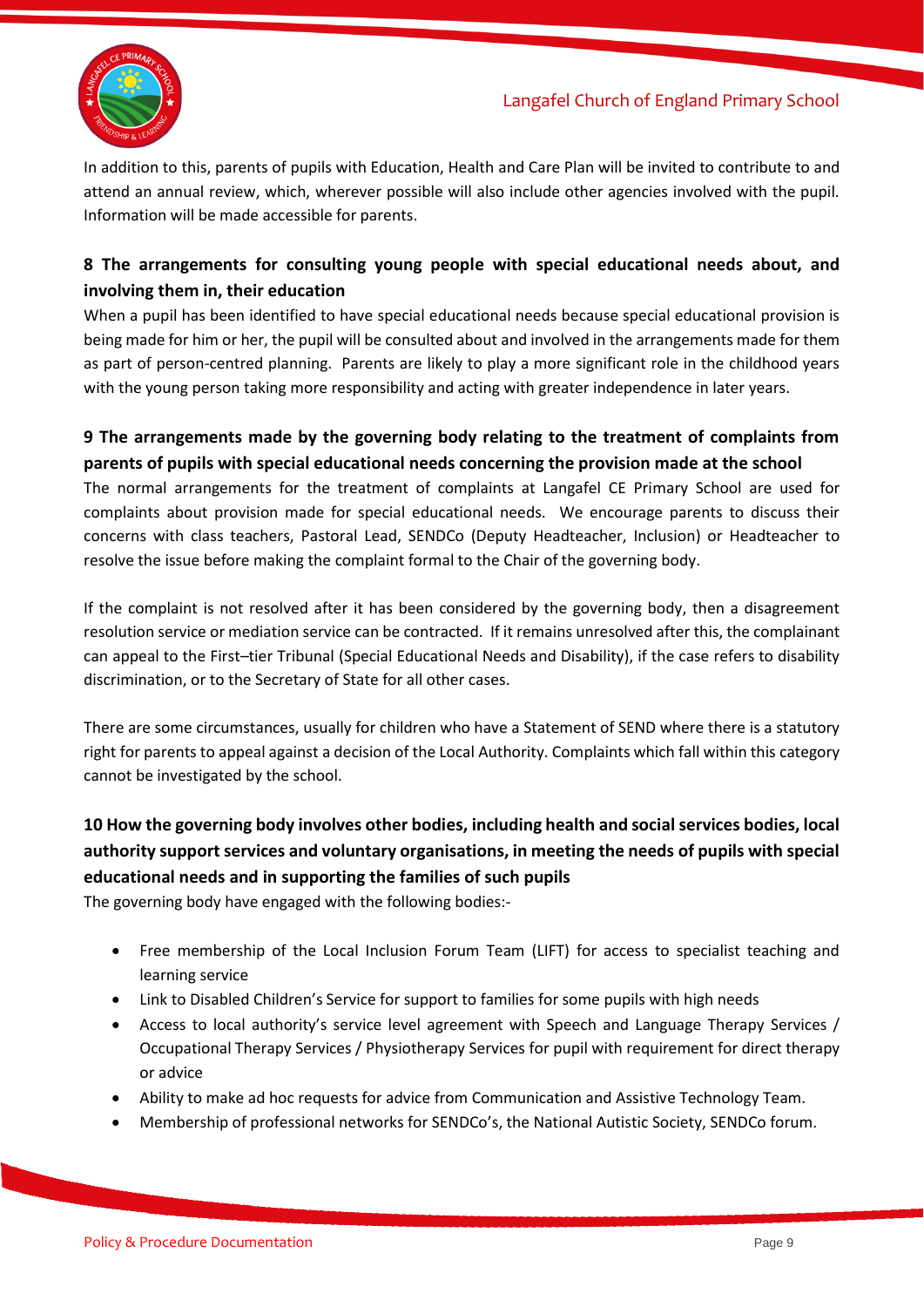



## **11 The contact details of support services for the parents of pupils with special educational needs and disabilities and children and young people with SEND up to age 25 (Code of Practice 6.39)**

Information Advice and Support Kent (IASK) provides a free and confidential, information, advice and support service, for parents of a disabled child or child with special educational needs and to children and young people up to age 25 who have a special educational need or disability.

Trained staff can provide impartial legally based information and support on educational matters relating to special educational needs and disabilities, including health and social care. The aim is to empower parents, children and young people to fully participate in discussions and make informed choices and decisions. Also to feel confident to express their views and wishes about education and future aspirations. They can be contacted on

**HELPLINE:** 03000 41 3000 **Office:** 03000 412412 **E-mail:** iask@kent.gov.uk [www.kent.gov.uk/iask](http://www.kent.gov.uk/iask)

In Dartford parents can seek advice through a well-established local charity BEAMS: **Office:** +44 (0)1322 668501 **E-mail**: admin@wearebeams.org.uk

## **12 The school's arrangements for supporting pupils with special educational needs in transferring between phases of education or in preparing for adulthood and independent living**

At Langafel CE Primary School we work closely with the educational settings used by the pupils before they transfer to us in order to seek the information that will make the transfer is a seamless as possible. The SENDCo will communicate with a child's current placement and their parents to ascertain needs, difficulties and strengths before transfer occurs. If required, the SENDCo will visit the child's current placement. Pupils transferring from Early Years settings will have a placement meeting attended by parents, specialist teacher, representative from the setting, SENDCo and the class teacher.

We also contribute information to a pupils' onward destination by providing information to the next setting. Information regarding needs and strategies/support in place is passed to the receiving placement. If required the SENDCo will talk with the receiving school. When Year 6 pupils move onto secondary placements there is a well-established route of communication. Secondary representatives visit the pupils and meetings between staff are arranged if necessary. Year 5 and 6 pupils who we consider may be at risk of exclusion at secondary are highlighted to the Primary Inclusion Forum to initiate support as early as possible. We now run a comprehensive transition programme for vulnerable pupils in year 6 and follow up with pupils and their families into year 7.